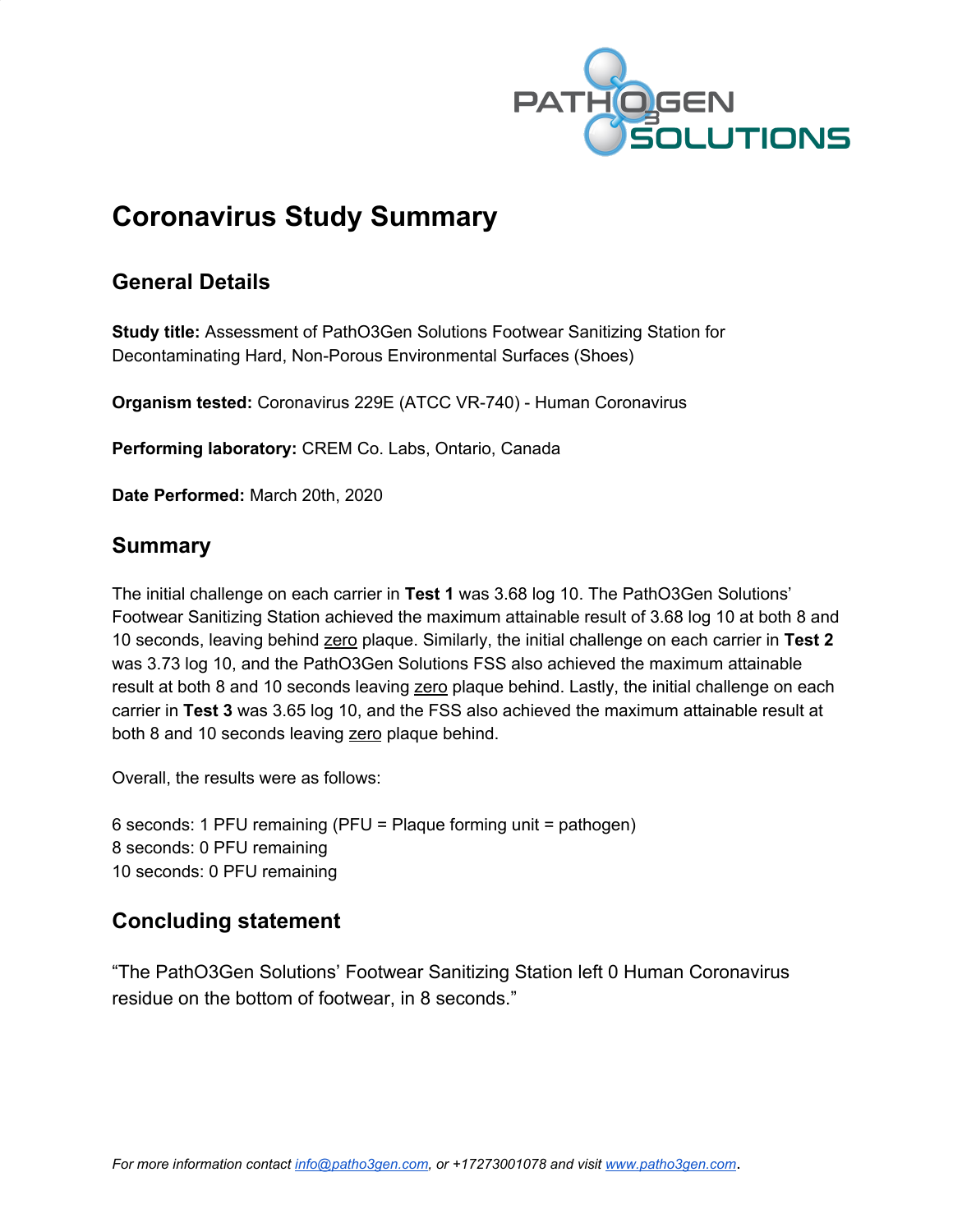

## **STUDY TITLE**

Assessment of PathO3Gen Solutions™ Footwear Sanitizing Station for Decontaminating Hard, Non-Porous Environmental Surfaces: Testing against Human Respiratory Coronavirus 229E (ATCC VR-740) as a representative Healthcare-Associated Pathogen

#### **TEST ORGANISM**

*Coronavirus 229E (ATCC VR-740)* 

#### **TEST SAMPLE IDENTITY**

PathO3Gen Solutions™ Footwear Sanitizing Station

#### **TEST Method**

Modified Quantitative Disk Carrier Test Method (ASTM 2197) to Determine the Virucidal Activity of an Ozone-Generating Whole-Shoe Disinfection Device

#### **AUTHOR**

Dr. Syed A. Sattar Study Director

#### **STUDY COMPLETION DATE**

March 20, 2020

#### **PERFORMING LABORATORY**

CREM Co. Labs. Units 1-2, 3403 American Dr., Mississauga, Ontario, Canada L4V 1T4

#### **SPONSOR**

PathO3Gen Solutions<sup>™</sup>

#### **STUDY NUMBER**

PTGS200219-01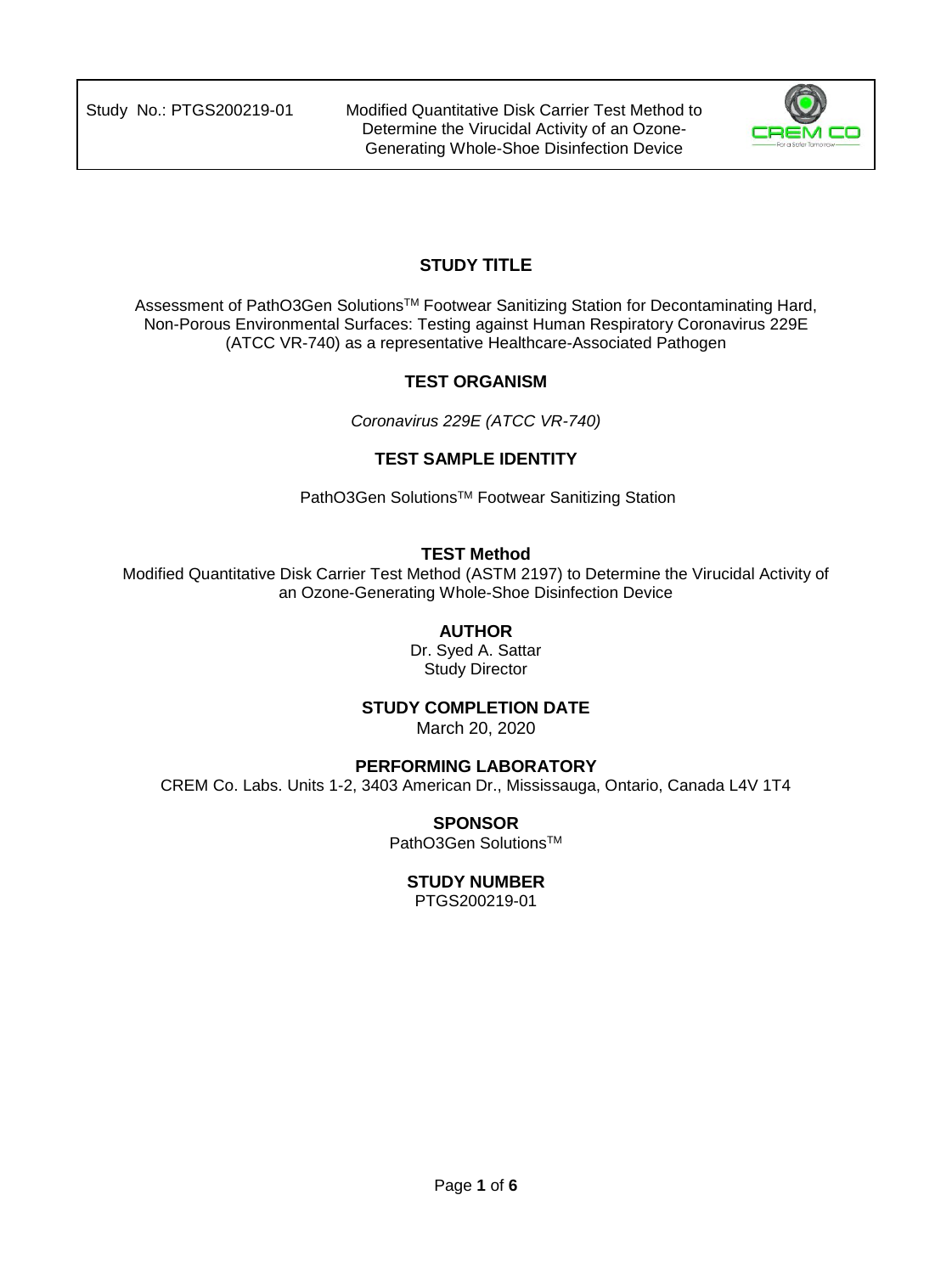

### **STUDY PERSONNEL**

STUDY DIRECTOR: Syed A. Sattar, PhD

PROFESSIONAL PERSONNEL INVOLVED: Bahram Zargar, PhD Sepideh Khoshnevis, MSC.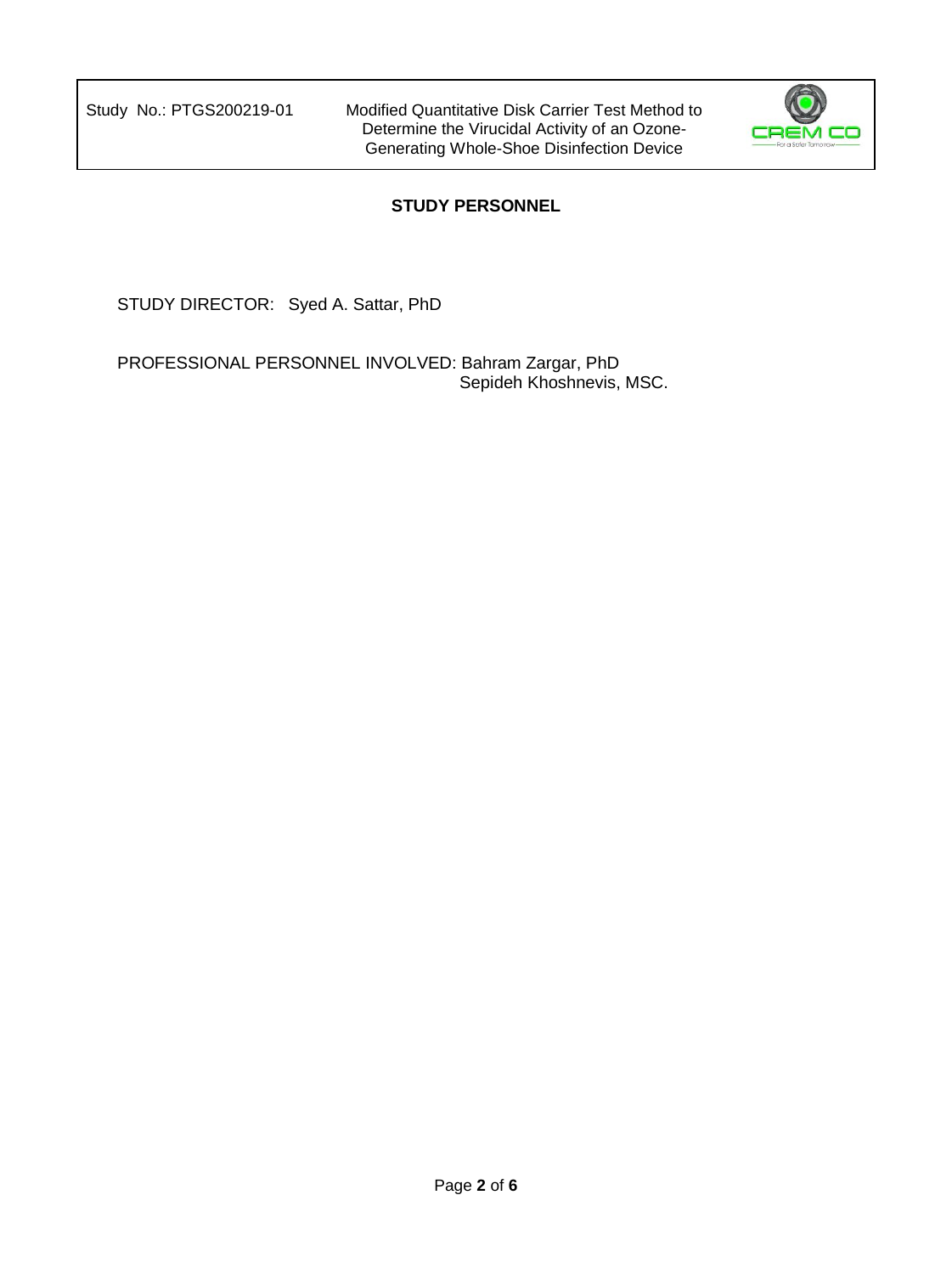

#### **TEST SYSTEM**

#### **1. Test Microorganism**

Coronavirus 229E (ATCC VR-740): Coronavirus 229E (ATCC VR-740) is an enveloped virus in the genus Coronavirus. Members of this genus can cause acute respiratory infections such as SARS-1 and SARS-2 (19-nCOV). Unlike Coronavirus 229E, SARS-1, SARS-2 and Middle-East Respiratory Syndrome (MERS) virus require Biosafety Level 3 labs. Therefore, Coronavirus 229E is frequently used as surrogate for them to assess the activity of different technologies for infection prevention and control (IPAC).

#### **2. Host Cell Line**

L-132 cells were used as hosts to support the replication and quantitation of 229E.

The cells were seeded into 12-well multi-well cell culture plates containing modified Eagle's medium (MEM) supplemented with 10% fetal bovine serum (FBS) and maintained at 36±1°C in a humidified atmosphere of 5% CO2. Efficacy test was performed when the cell monolayer reached >90% confluency.

#### **3. Preparation of Test Inocula**

To prepare the virus for inoculation, the virus stock was mixed directly with the soil load (5% FBS). Dilution of the mixture was prepared using Earle's balanced salt solution (EBSS; pH 7.2-7.4).

#### . **TEST METHOD**

#### 1. **Preparation of Test Substance**

The efficacy tests were performed on PathO3Gen SolutionsTM Footwear Sanitizing Station following the instruction in the device's user manual at three exposure times (6, 8 and 10 seconds).

#### **2. Test Procedure**

A quantitative test system to closely simulate the field-application of the environmental surface decontamination process (modified quantitative carrier test – Tier 2 or QCT-2 (ASTM 2197)) was applied. The protocol was adapted to test the UV LED-based technology. Disks (2 cm diameter) from croc sole shoe were used as archetypical environmental surfaces. Sterile disks were placed on a small platform which was the same size of a shoe at three different positions (middle, back and front). The platform was taped at the bottom of the shoe. The platforms with the disks were exposed to the UV without touching the glass cover of the device. The disks were retrieved in an eluent/neutralizer immediately at the end of the exposure time. The disks were then eluted and the eluates assayed for viable virus.

Each disk on the platform was contaminated with 20 μL of the virus inoculum with a soil load (5% FBS) and left to dry (contaminated platform) under an operating biosafety cabinet (BSC) for 30±10 minutes. Three disks were contaminated and used as controls.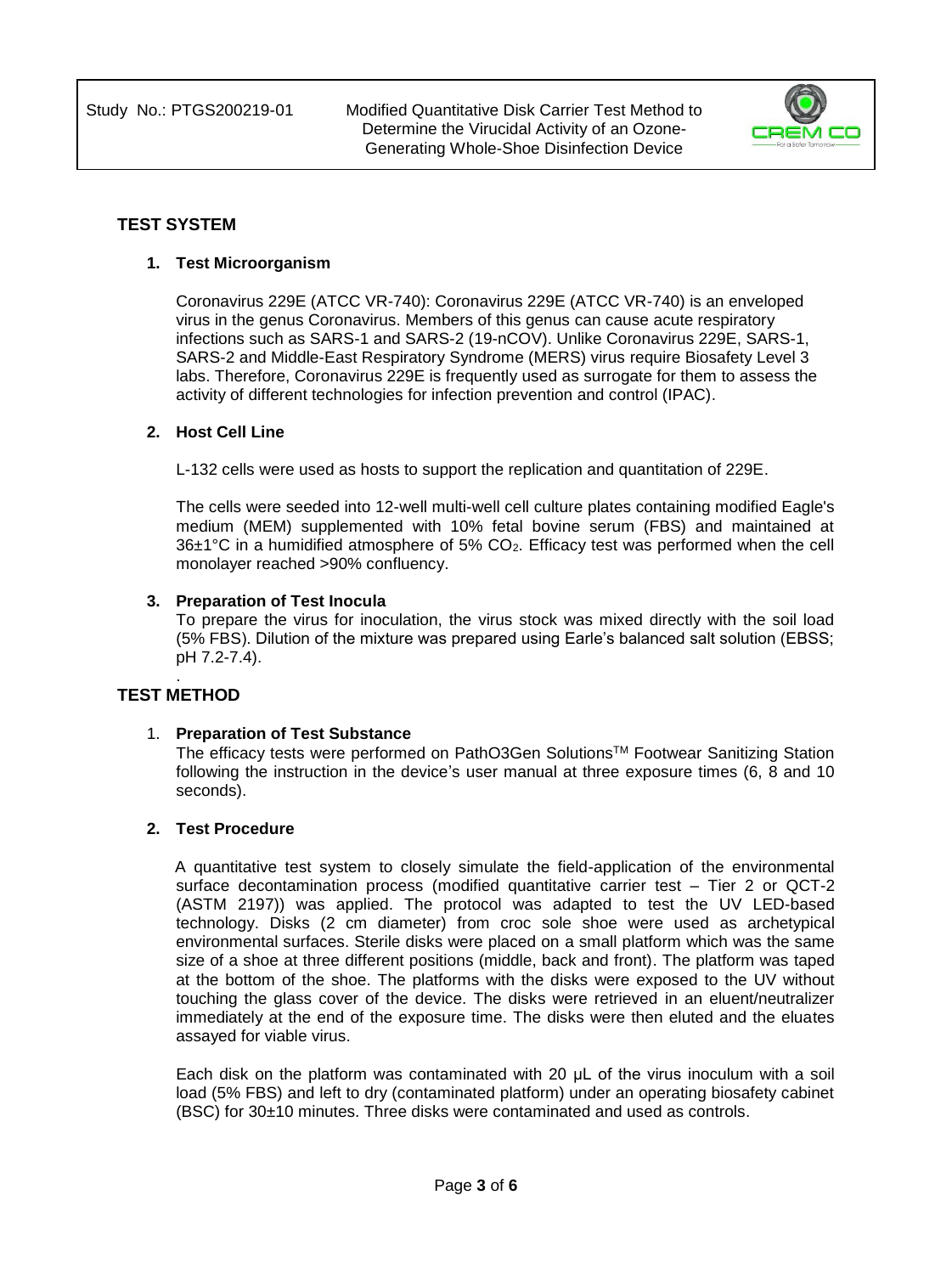

#### **Experimental Design**

#### **a) Input**

The stock virus utilized in the testing was titrated by 10-fold serial dilutions and plaque assayed for infectivity to determine the starting titer of the virus. The results of this control were for informational purposes only.

#### **b) Cytotoxicity Control**

Prior to the test, cytotoxicity control and control for interference with virus infectivity were performed to determine if the shoe material caused any apparent degeneration (cytotoxicity) of the host cell line. Control monolayers received an equivalent volume of EBSS (without any neutralizer) only.

#### **c) Efficacy Test**

- 1. Disks (2 cm diameter) from croc sole shoes were used in testing of this method, 3 disks were assessed as control without exposure to UV.
- 2. Disks were left inside an operating BSC to dry.
- 3. Disks were inserted on a platform with the same size of the shoe at three different locations (front, middle and back).
- 4. The platform was taped to the bottom of a shoe.
- 5. The experimenter put on the shoes with the platforms at their bottom.
- 6. The experimenter stepped on the device which was already on for 10 minutes.
- 7. After the specific exposure time, the experimenters stepped out of the device.
- 8. The disks were removed from the platform and each disk was placed into a Nalgene vial containing 2 mL of an eluent.
- 9. The L-132 cells in multi-well culture plates were inoculated with 100 μL of the dilutions prepared from test and control samples. Uninfected indicator cell cultures (cell controls) were inoculated with 100 μL EBSS alone. The cultures were incubated at 33±1°C in a humidified atmosphere of 5%  $CO<sub>2</sub>$  for 40-44 hrs before fixing and staining them for counting the plaque-forming units (PFU).
- 10. Three control disks were included in each test to estimate the initial contamination on the platform. The test was initiated with processing one control before the processing test carriers, one in the middle of the test and ended up with the third control. This was done to take into the account the changes in the input level of the test organisms during the experiment.

#### **DATA ANALYSIS**

#### **Calculation of Log<sup>10</sup> Reduction**

 $Log_{10}$  Reduction = Log<sub>10</sub> of average PFU from control carriers – log<sub>10</sub> of average PFU the test carriers.

#### **STUDY ACCEPTANCE CRITERIA**

No product acceptance criterion was specified for this range-finding study.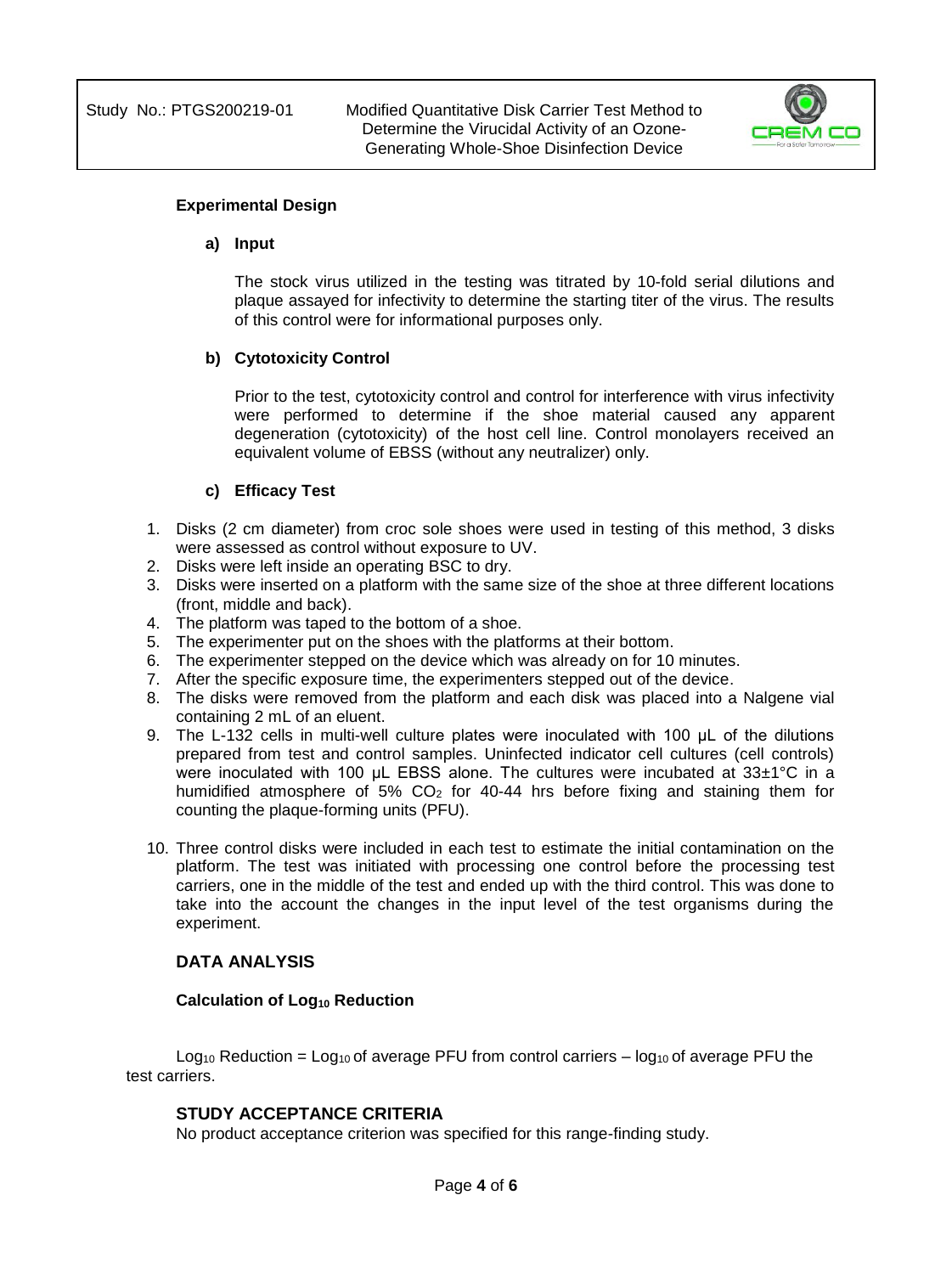

#### **TEST RESULTS**

The initial challenge on each carrier were 3.68, 3.73 and 3.65 log<sub>10</sub> PFU in three different tests performed on PathO3Gen Solutions™ Footwear Sanitizing Station. Table 1 show the result of  $log_{10}$  reduction for each contact time. In this test, the drying time of inoculated disks was reduced to 1 hr. In all contact times the  $log_{10}$ reduction was more than 3. No plaque was detected for 8 and 10 seconds contact times.

Table 1: Virucidal Activity Test of PathO3Gen Solutions™ Footwear Sanitizing Station against Coronavirus 229E (ATCC VR-740) with three different contact times

| <b>Contact times</b> | Log <sub>10</sub> Reduction in PFU |         |         |                                  |  |  |  |  |
|----------------------|------------------------------------|---------|---------|----------------------------------|--|--|--|--|
|                      | Test #1                            | Test #2 | Test #3 | Average of<br><b>Three tests</b> |  |  |  |  |
| 6 seconds            | 3.07                               | 3.28    | 3.42    | 3.27                             |  |  |  |  |
| 8 seconds            | 3.68                               | 3.73    | 3.65    | 3.69                             |  |  |  |  |
| 10 seconds           | 3.68                               | 3.73    | 3.65    | 3.69                             |  |  |  |  |